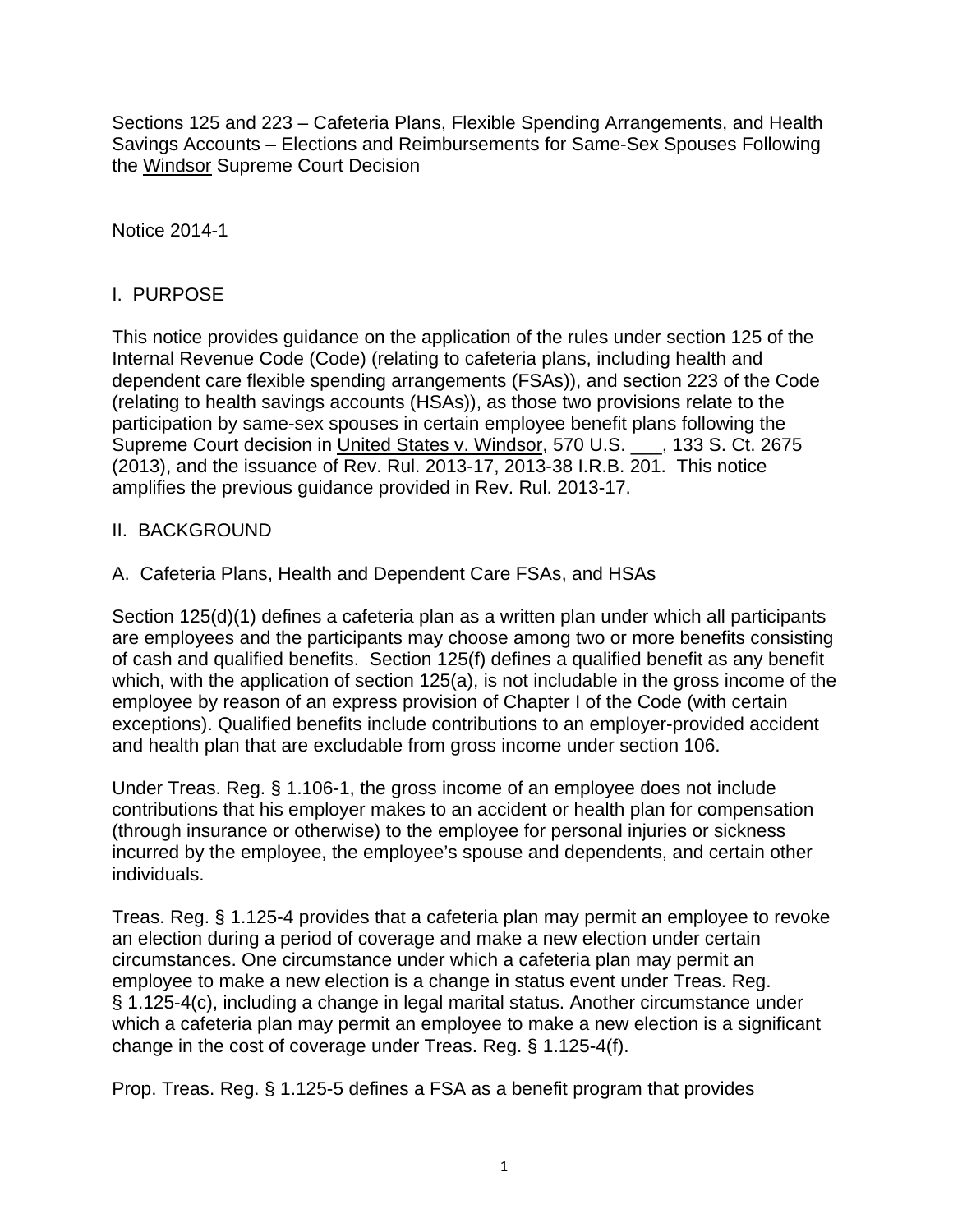employees with coverage that reimburses specified incurred expenses (subject to reimbursement maximums and any other reasonable conditions). Prop. Treas. Reg. § 1.125-5(h) provides that the benefits that may be offered through FSAs include dependent care assistance programs under section 129 and medical reimbursement arrangements under section 105.

Section 129 provides that the maximum exclusion from gross income under a dependent care assistance program is \$5,000 for an individual or a married couple filing jointly or \$2,500 for a married individual filing separately.

Section 223(d) defines a HSA as a trust created or organized in the United States as a health savings account exclusively for the purpose of paying the qualified medical expenses of the account beneficiary and that satisfies other delineated requirements. The term "qualified medical expenses" is defined in section 223(d)(2) to include amounts paid by a beneficiary for medical care for that individual and the spouse of that individual. Section 223(a) allows a deduction for an eligible individual in an amount equal to the aggregate amount paid in cash during a taxable year by or on behalf of the individual to a HSA. The maximum deduction for the 2013 taxable year is limited to \$6,450 (as adjusted for cost-of-living increases) in the case of an eligible individual who has family coverage under a high-deductible health plan (HDHP); see Rev. Proc. 2012- 26, 2012-20 I.R.B. 933. In the case of married individuals either one of whom has family coverage under a HDHP, the HSA deduction limitation is divided equally among the spouses unless they agree on a different division.

### B. Defense of Marriage Act

Until the recent decision of the Supreme Court in Windsor found it unconstitutional, section 3 of the Defense of Marriage Act (DOMA) prohibited the recognition of samesex marriages for purposes of federal tax law. Specifically, section 3 of DOMA (1 U.S.C. § 7) provided that:

In determining the meaning of any Act of Congress, or of any ruling, regulation or interpretation of the various administrative bureaus and agencies of the United States, the word 'marriage' means only a legal union between one man and one woman as husband and wife, and the word 'spouse' refers only to a person of the opposite sex who is a husband or a wife.

As a result, employers could not permit employees to elect coverage of same-sex spouses on a pre-tax basis under a cafeteria plan unless the spouse otherwise qualified as a tax dependent of the employee.

C. Effect of the Windsor decision and Rev. Rul. 2013-17

In Windsor, the Supreme Court held on June 26, 2013 that section 3 of DOMA is unconstitutional because it violates Fifth Amendment principles. Rev. Rul. 2013-17, interpreting the Windsor decision, held the following: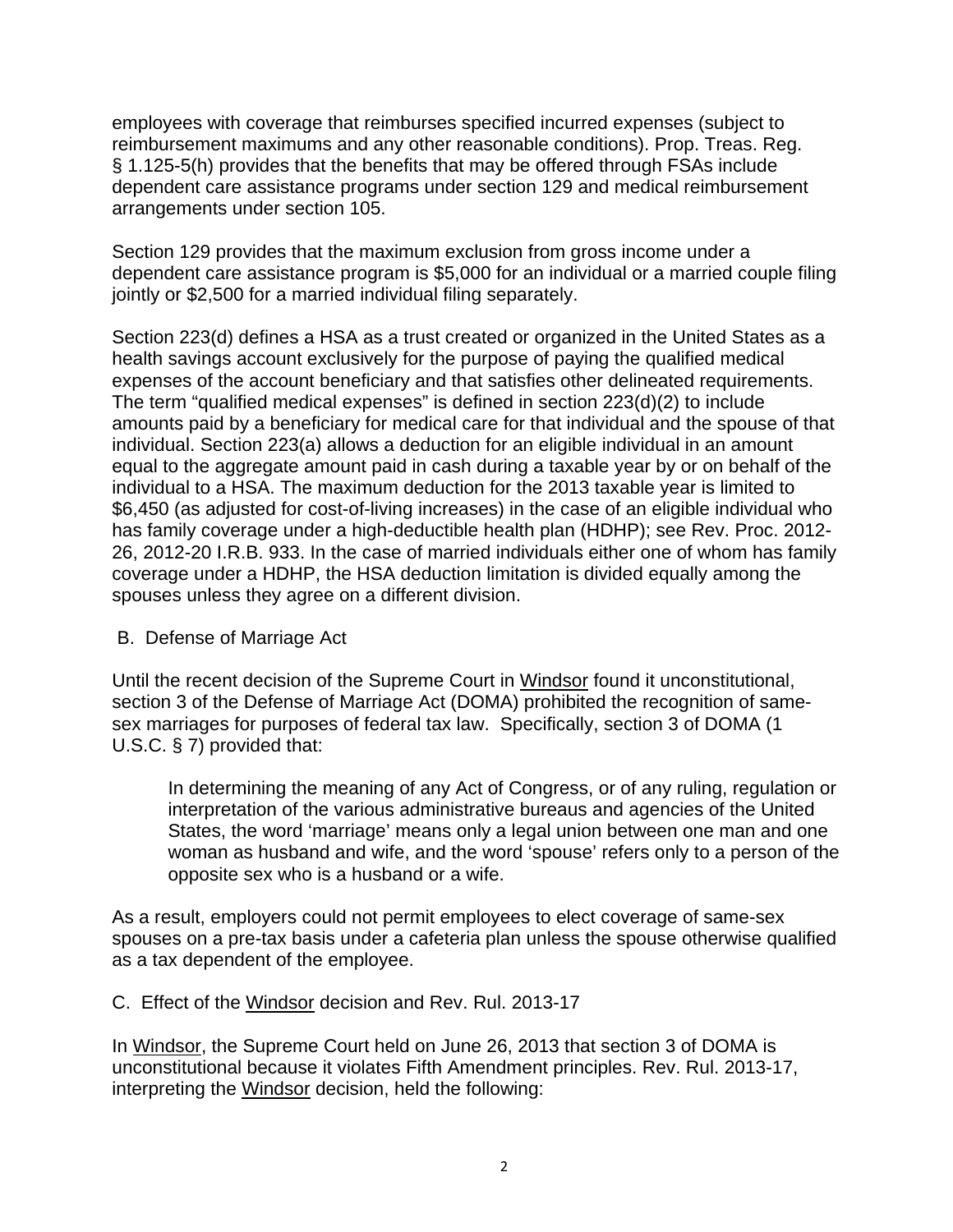1. For Federal tax purposes, the terms "spouse," "husband and wife," "husband," and "wife" include an individual married to a person of the same sex if the individuals are lawfully married under state law, and the term "marriage" includes such a marriage between individuals of the same sex;

2. For Federal tax purposes, the IRS adopts a general rule recognizing a marriage of same-sex individuals that was validly entered into in a state whose laws authorize the marriage of two individuals of the same sex even if the married couple is domiciled in a state that does not recognize the validity of same-sex marriages; and

 3. For Federal tax purposes, the terms "spouse," "husband and wife," "husband," and "wife" do not include individuals (whether of the opposite sex or the same sex) who have entered into a registered domestic partnership, civil union, or other similar formal relationship recognized under state law that is not denominated as a marriage under the laws of that state, and the term "marriage" does not include such formal relationships.

Rev. Rul. 2013-17 provides that taxpayers may rely on its holdings retroactively with respect to any employee benefit plan or arrangement or any benefit provided thereunder only for purposes of filing original returns, amended returns, adjusted returns, or claims for credit or refund of an overpayment of tax concerning employment tax and income tax with respect to employer-provided health coverage benefits or fringe benefits that were provided by the employer and are excludable from income under sections 106, 117(d), 119, 129, or 132 based on an individual's marital status. The ruling further provides that, for purposes of the preceding sentence, if an employee made a pre-tax salary-reduction election for health coverage under a section 125 cafeteria plan sponsored by an employer and also elected to provide health coverage for a same-sex spouse on an after-tax basis under a group health plan sponsored by that employer, an affected taxpayer may treat the amounts that were paid by the employee for the coverage of the same-sex spouse on an after-tax basis as pre-tax salary reduction amounts.

Notice 2013-61, 44 I.R.B. 432, contains special administrative procedures for employers who want to make adjustments or claims for refund or credit of employment taxes paid with respect to the value of same-sex spousal benefits that are excludable from the income and wages of an employee under the Windsor decision, as interpreted by Rev. Rul. 2013-17.

The following questions and answers provide further guidance on the application of the Windsor decision with respect to certain rules governing the federal tax treatment of certain types of employee benefit arrangements.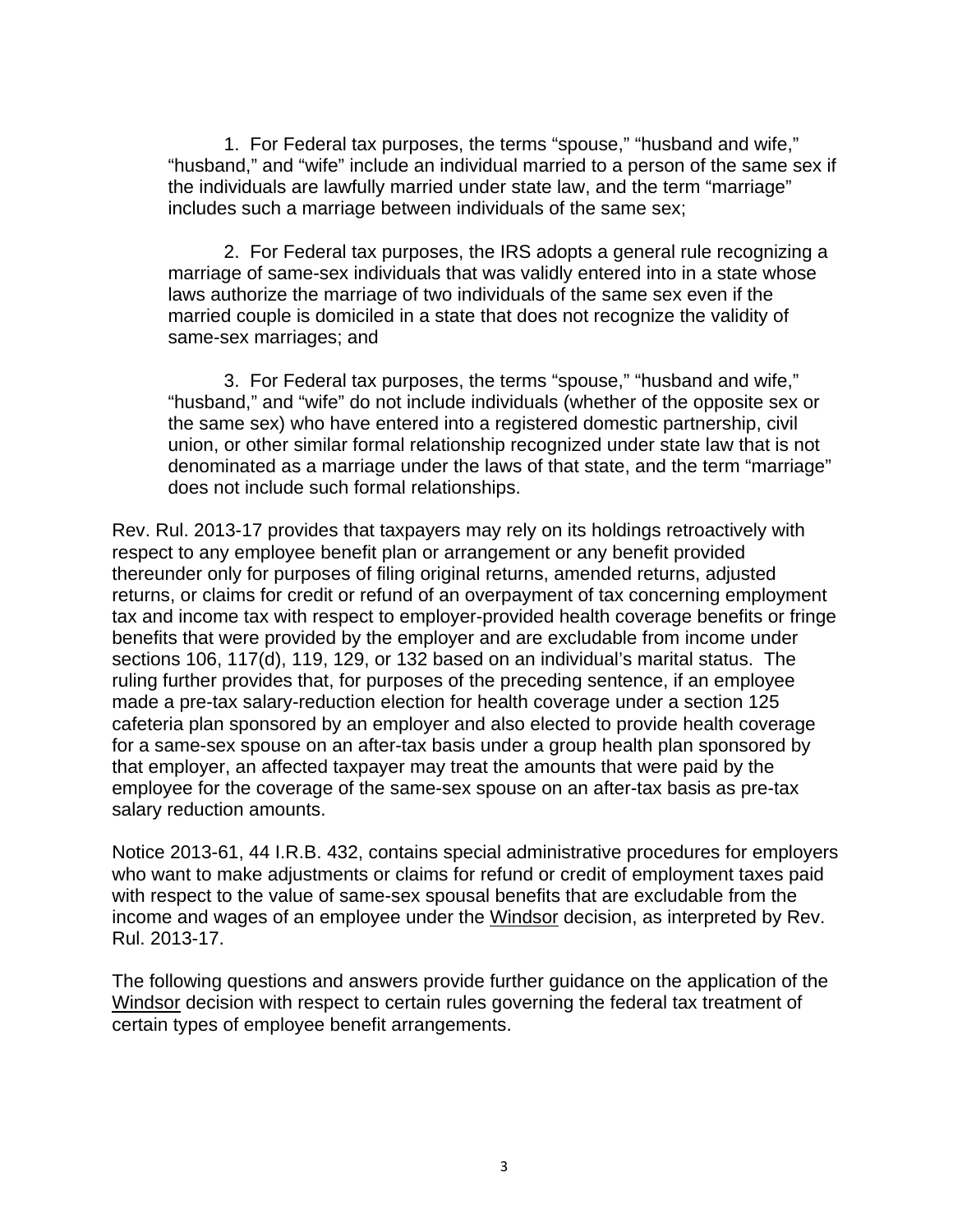### III. QUESTIONS AND ANSWERS

With respect to the following guidance, references to "marriage" or "spouse" refer to individuals who at the relevant date or for the relevant period of time would be treated as married or as spouses under the holdings in Rev. Rul. 2013-17.

### **Mid-Year Election Changes**

Q-1: If a cafeteria plan participant was lawfully married to a same-sex spouse as of the date of the Windsor decision, may the plan permit the participant to make a mid-year election change on the basis that the participant has experienced a change in legal marital status?

A-1: Yes. A cafeteria plan may treat a participant who was married to a same-sex spouse as of the date of the Windsor decision (June 26, 2013) as if the participant experienced a change in legal marital status for purposes of Treas. Reg. § 1.125-4(c). Accordingly, a cafeteria plan may permit such a participant to revoke an existing election and make a new election in a manner consistent with the change in legal marital status. For purposes of election changes due to the Windsor decision, an election may be accepted by the cafeteria plan if filed at any time during the cafeteria plan year that includes June 26, 2013, or the cafeteria plan year that includes December 16, 2013.

A cafeteria plan may also permit a participant who marries a same-sex spouse after June 26, 2013, to make a mid-year election change due to a change in legal marital status.

Any election made with respect to a same-sex spouse (and/or the spouse's dependents) must satisfy the requirements of the regulations concerning election changes generally, including the consistency rule under Treas. Reg. § 1.125-4(c)(3).

Q-2: May a cafeteria plan permit a participant with a same-sex spouse to make a midyear election change under Treas. Reg. § 1.125-4(f) on the basis that the change in tax treatment of health coverage for a same-sex spouse resulted in a significant change in the cost of coverage?

A-2: A change in the tax treatment of a benefit offered under a cafeteria plan generally does not constitute a significant change in the cost of coverage for purposes of Treas. Reg. § 1.125-4(f). Given the legal uncertainty created by the Windsor decision, however, cafeteria plans may have permitted mid-year election changes under Treas. Reg. § 1.125-4(f) prior to the publication of this notice.

As noted in Q&A-1 above, such an election change would have been permitted on the basis that the participant experienced a change in legal marital status. Accordingly, for periods between June 26 and December 31, 2013, a cafeteria plan will not be treated as having failed to meet the requirements of section 125 or Treas. Reg. § 1.125-4 solely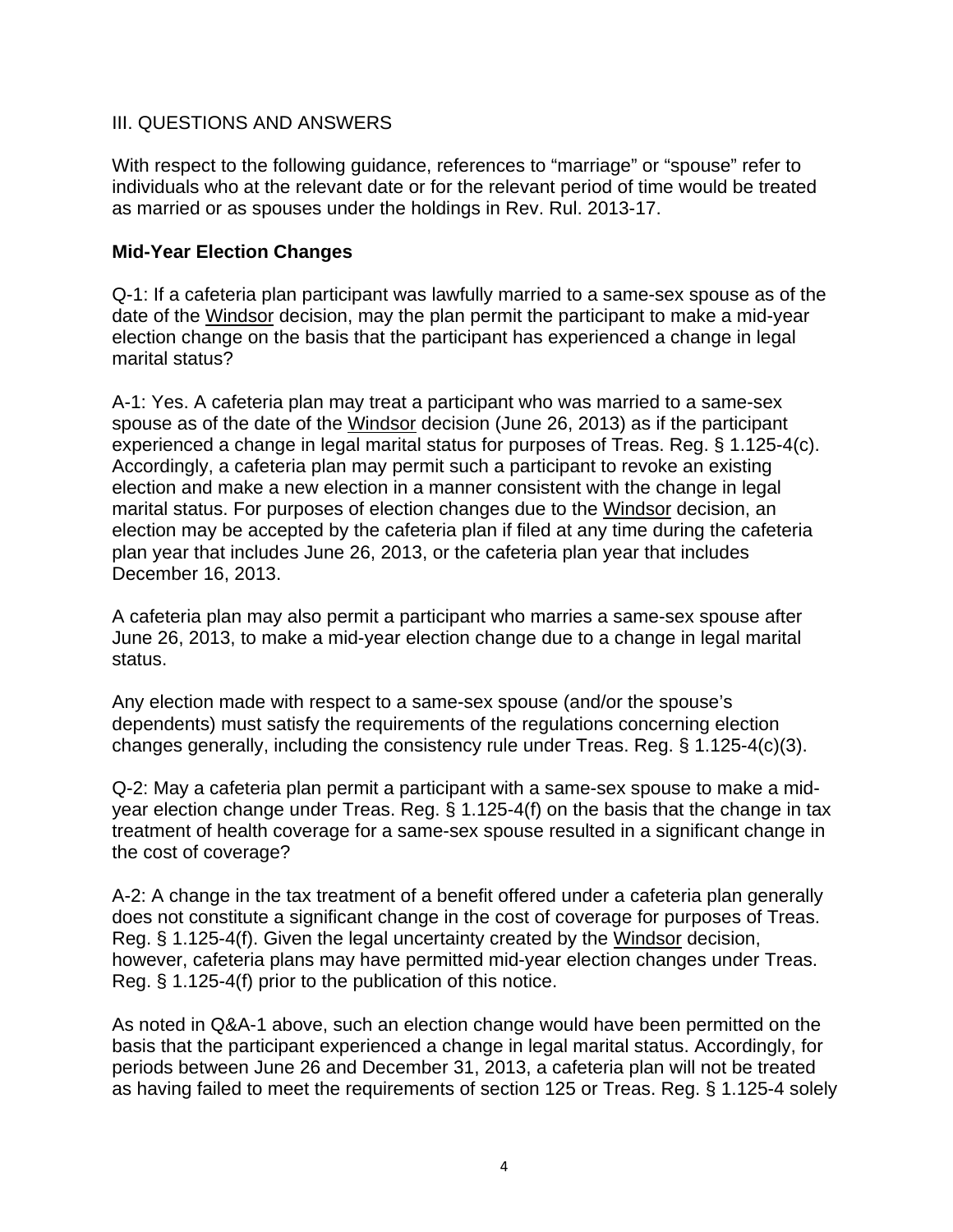because the plan permitted a participant with a same-sex spouse to make a mid-year election change under Treas. Reg. § 1.125-4(f) as a result of the plan administrator's interpretation that the change in tax treatment of spousal health coverage arising from the Windsor decision resulted in a significant change in the cost of health coverage.

Q-3: When does an election made by a participant in connection with the Windsor decision take effect?

A-3: An election made under a cafeteria plan with respect to a same-sex spouse as a result of the Windsor decision generally takes effect as of the date that any other change in coverage becomes effective for a qualifying benefit that is offered through the cafeteria plan.

With respect to a change in status election that was made by a participant in connection with the Windsor decision between June 26, 2013 and December 16, 2013, the cafeteria plan will not be treated as having failed to meet the requirements of section 125 or Treas. Reg. § 1.125-4 to the extent that coverage under the cafeteria plan becomes effective no later than the later of (a) the date that coverage under the cafeteria plan would be added under the cafeteria plan's usual procedures for change in status elections, or (b) a reasonable period of time after December 16, 2013.

The rules set forth in Q&A-1 through Q&A-3 are illustrated by the following examples:

Example 1. Employer sponsors a cafeteria plan with a calendar year plan year. Employee A married same-sex Spouse B in October 2012 in a state that recognized same-sex marriages. During open enrollment for the 2013 plan year, Employee A elected to pay for the employee portion of the cost of self-only health coverage through salary reduction under the cafeteria plan.

Employer permits same-sex spouses to participate in its health plan. On October 5, 2013, Employee A elected to add health coverage for Spouse B under Employer's health plan, and made a new salary reduction election under the cafeteria plan to pay for the employee portion of the cost of Spouse B's health coverage. Employer was not certain whether such an election change was permissible, and accordingly declined to implement the election change until the publication of this notice.

After publication of this notice, Employer determines that Employee A's revised election is permissible as a change in status election in accordance with this notice. Employer enrolls Spouse B in the health plan as of December 20, 2013, and begins making appropriate salary reductions from the compensation of Employee A for Spouse B's coverage beginning with the pay period starting December 20, 2013. The cafeteria plan is administered in accordance with this notice.

**Example 2.** Same facts as **Example 1**, except that Employee A submitted the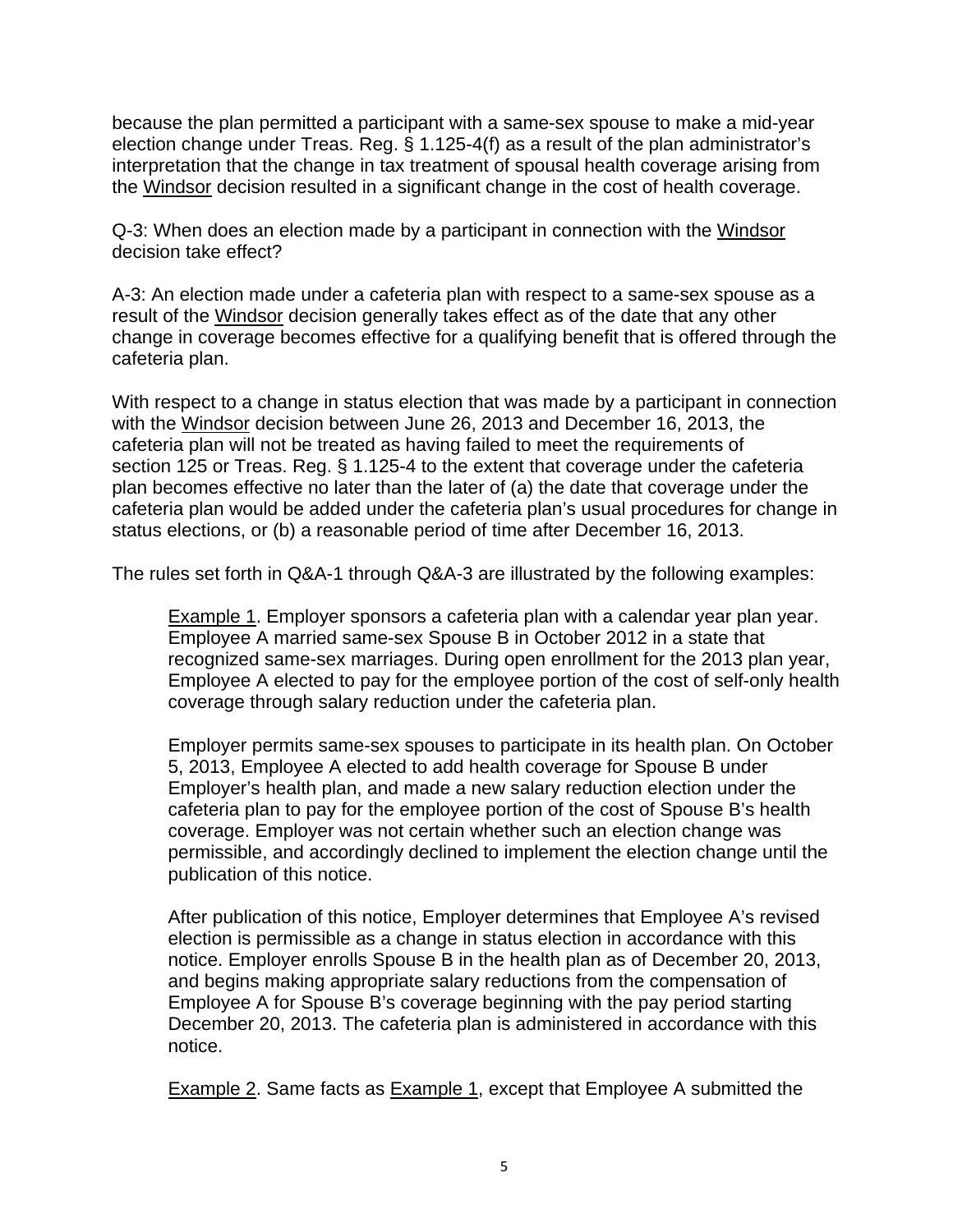election to add health coverage for Spouse B under Employer's cafeteria plan on September 1, 2013. Prior to publication of this notice, Employer implemented the election change and enrolled Spouse B in the health plan as of October 1, 2013, and began making appropriate salary reductions from the compensation of Employee A for Spouse B's coverage beginning with the pay period starting October 1, 2013. The cafeteria plan was administered in accordance with this notice.

Q-4: If a cafeteria plan participant has elected to pay for the employee cost of health coverage for the employee on a pre-tax basis through salary reduction under a cafeteria plan, and is also paying the employee cost of health coverage for a same-sex spouse under a health plan of the employer on an after-tax basis, when, and under what circumstances, must an employer begin to treat the amount that the employee pays for spousal coverage as a pre-tax salary reduction?

A-4 An employer that, before the end of the cafeteria plan year including December 16, 2013, receives notice that such a participant is married to the individual receiving health coverage must begin treating the amount that the employee pays for the spousal coverage as a pre-tax salary reduction under the plan no later than the later of (a) the date that a change in legal marital status would be required to be reflected for income tax withholding purposes under section 3402, or (b) a reasonable period of time after December 16, 2013.

For this purpose, a participant may provide notice of the participant's marriage to the individual receiving health coverage by making an election under the employer's cafeteria plan to pay for the employee cost of spousal coverage through salary reduction (as permitted under Q&A-1) or by filing a revised Form W-4 representing that the participant is married.

Q-5: How does the Windsor decision affect the tax treatment of health coverage for a same-sex spouse in the case of a cafeteria plan participant who had been paying for the cost of same-sex spouse coverage on an after-tax basis?

A-5: In the case of a cafeteria plan participant who elected to pay for the employee cost of health coverage for the employee on a pre-tax basis through salary reduction under a cafeteria plan and also paid for the employee cost of health coverage for a same-sex spouse under the employer's health plan on an after-tax basis, the participant's salary reduction election under the cafeteria plan is deemed to include the employee cost of spousal coverage, even if the employer reports the amounts as taxable income and wages to the participant. Accordingly, the amount that the participant pays for spousal coverage is excluded from the gross income of the participant and is not subject to federal income or federal employment taxes. This rule applies to the cafeteria plan year including December 16, 2013 and any prior years for which the applicable limitations period under section 6511 has not expired.

In general, Q&A-4 and Q&A-5 provide that a cafeteria plan participant may choose to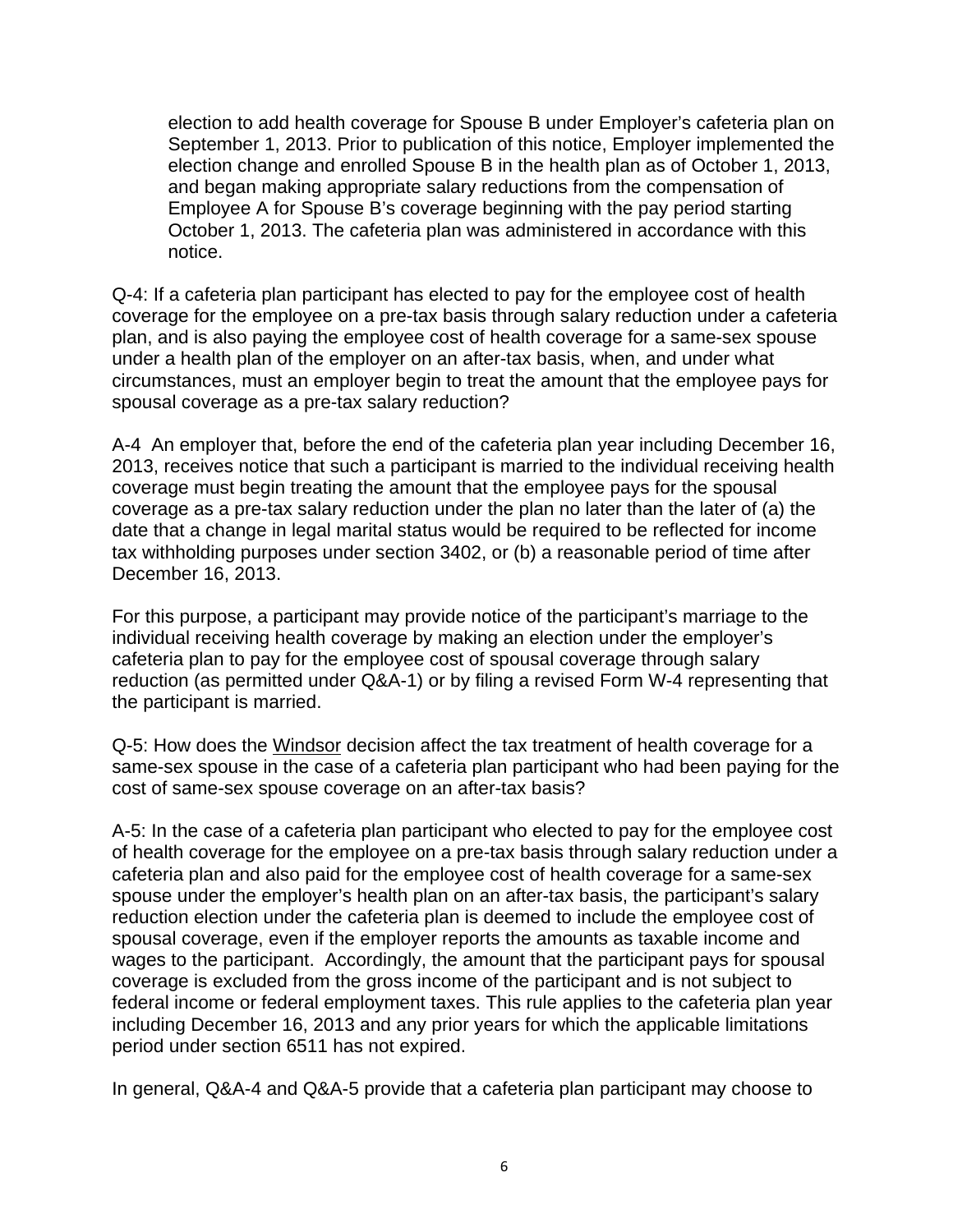pay for the employee cost of same-sex spouse coverage on a pre-tax basis through the remaining pay periods in the current cafeteria plan year by providing notice of the participant's marital status to the employer or the cafeteria plan, or to continue paying for these benefits on an after-tax basis. In either case, the participant may seek a refund of federal income or federal employment taxes paid on any amounts representing the employee cost of spousal health coverage that were treated as after-tax and may exclude these amounts from gross income when filing an income tax return for the year.

The rules set forth in Q&A-4 and Q&A-5 are illustrated by the following example:

**Example 3. Same facts as Example 1, except that starting January 1, 2013,** Employee A paid for the employee portion of health coverage for Spouse B under Employer's group health plan on an after-tax basis. The value of Spouse B's health coverage was \$500 per month, and this amount was included as taxable income and wages to Employee A for payroll purposes with respect to all pay periods starting January 1, 2013.

On October 5, 2013, Employee A made a change in status election under the cafeteria plan electing to pay for the employee cost of Spouse B's health coverage on a pre-tax basis through salary reduction. Employer implemented the change in status election on November 1, 2013, and excluded the cost of Spouse B's coverage from Employee A's gross income and wages with respect to all remaining pay periods in 2013 starting November 1, 2013.

Employee A and Spouse B file a joint federal income tax return for 2013. The value of Spouse B's health coverage for the full 2013 taxable year (including the \$5,000 of coverage (\$500 per month for 10 months) that was initially reported by Employer as includable in gross income with respect to all pay periods from January through October) may be excluded from gross income on the couple's joint return for 2013. Employee A may also request a refund of any federal employment taxes paid on account of such coverage.

### **FSA Reimbursements**

Q-6: May a cafeteria plan permit a participant's FSA to reimburse covered expenses incurred by the participant's same-sex spouse during a period beginning on a date that is no earlier than (a) the beginning of the cafeteria plan year including the date of the Windsor decision or (b) the date of marriage, if later?

A-6: Yes. A cafeteria plan may permit a participant's FSA, including a health, dependent care, or adoption assistance FSA, to reimburse covered expenses of the participant's same-sex spouse or the same-sex spouse's dependent that were incurred during a period beginning on a date that is no earlier than (a) the beginning of the cafeteria plan year that includes the date of the Windsor decision or (b) the date of marriage, if later. For this purpose, the same-sex spouse may be treated as covered by the FSA (even if the participant had initially elected coverage under a self-only FSA)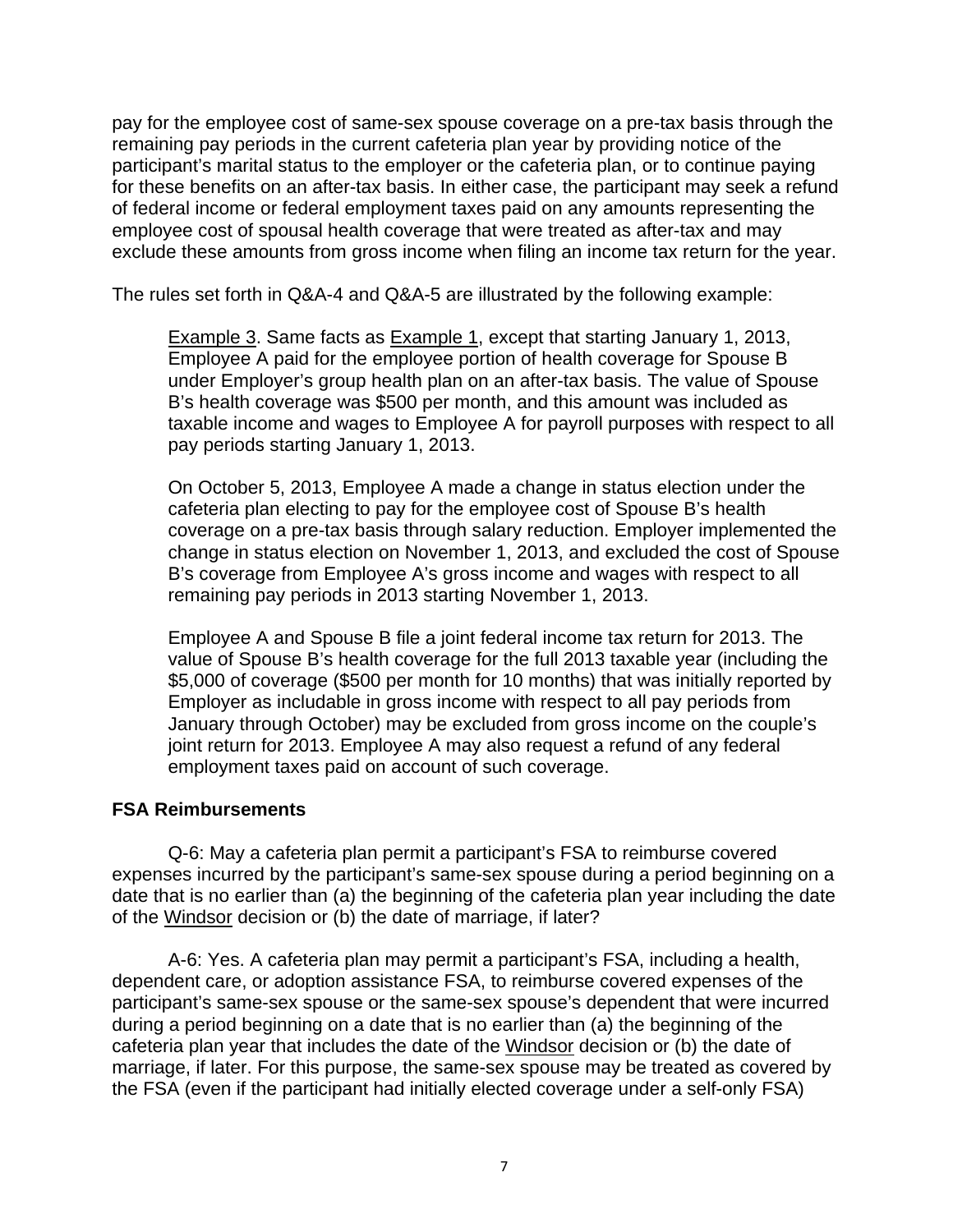during that period. For example, a cafeteria plan with a calendar year plan year may permit a participant's FSA to reimburse covered expenses of the participant's same-sex spouse or the same-sex spouse's dependent that were incurred during a period beginning on any date that is on or after January 1, 2013 (or the participant's date of marriage if later).

The rules set forth in Q&A-6 are illustrated by the following examples:

Example 4. Same facts as Example 1, except that Employer's cafeteria plan included a health FSA. For the plan year beginning January 1, 2013, Employee A elected \$2,500 in coverage under the health FSA.

On October 5, 2013, Employee A elected to add health coverage for Spouse B under Employer's group health plan, and made a new salary reduction election under the cafeteria plan to pay for the employee cost of Spouse B's health coverage. On October 15, 2013, Employee A submitted a reimbursement request under the health FSA including a properly substantiated health care expense incurred by Spouse B on July 15, 2013.

Employee A's FSA may reimburse the covered expense.

Example 5. Same facts as Example 4, except that Employee A did not elect to add health coverage for Spouse B under Employer's group health plan. On October 15, 2013, Employee A submitted a reimbursement request under the health FSA including a properly substantiated health care expense incurred by Spouse B on July 15, 2013. The reimbursement request included a representation that Employee A was legally married to Spouse B on the date that the health care expense was incurred.

Employee A's FSA may reimburse the covered expense.

# **Contribution Limits for HSAs and Dependent Care Assistance Programs**

Q-7: Is a same-sex married couple subject to the joint deduction limit for contributions to a HSA?

A-7: Yes. The maximum annual deductible contribution to one or more HSAs for a married couple either of whom elects family coverage under a HDHP is \$6,450 for the 2013 taxable year (as adjusted for cost of living increases). This deduction limit applies to same-sex married couples who are treated as married for federal tax purposes with respect to a taxable year (that is, couples who remain married as of the last day of the taxable year), including the 2013 taxable year.

Q-8: If each of the spouses in a same-sex married couple elected to make contributions to separate HSAs that, when combined, exceed the applicable HSA contribution limit for a married couple, how can the excess contribution be corrected?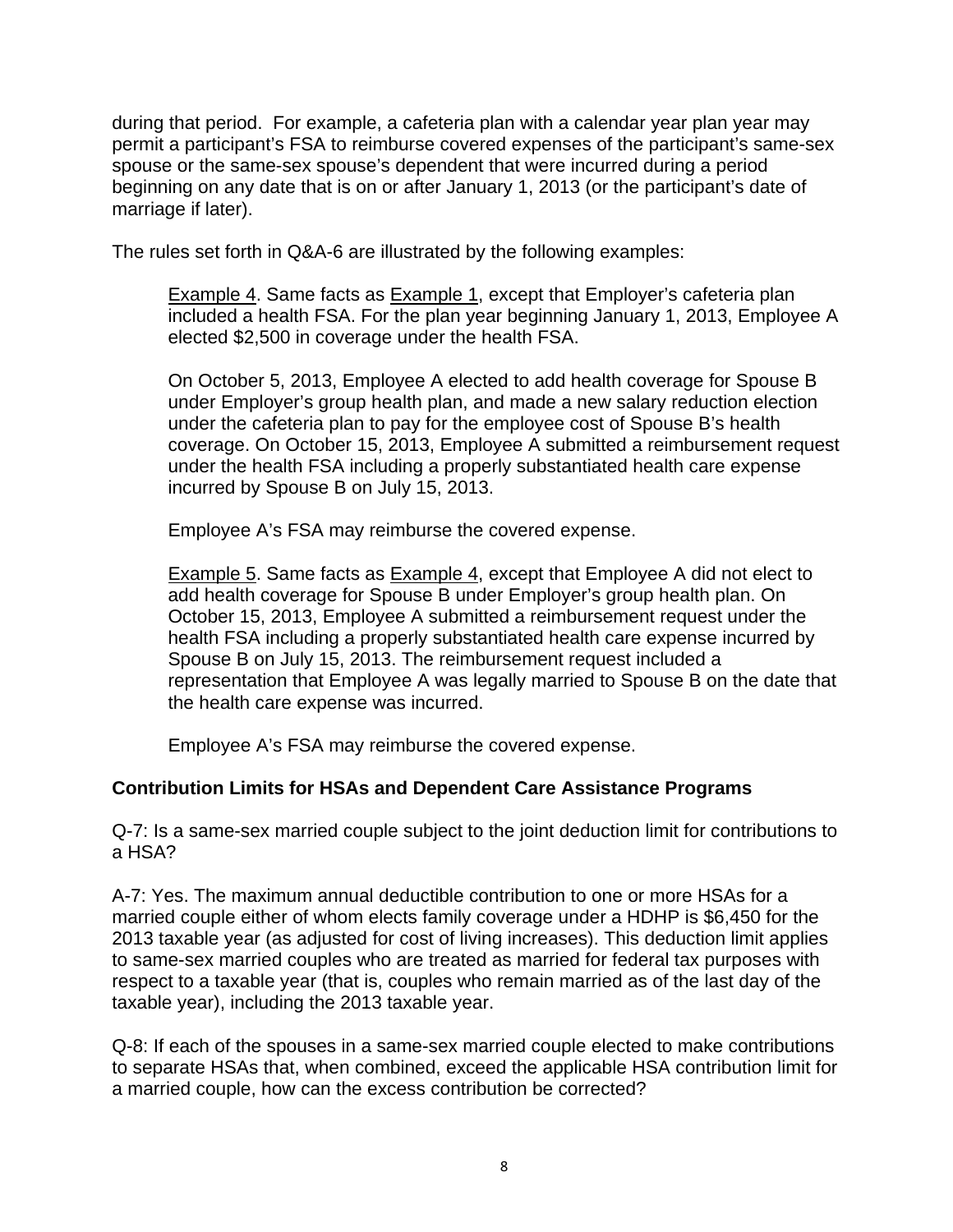A-8: If the combined HSA contributions elected by two same-sex spouses exceed the applicable HSA contribution limit for a married couple, contributions for one or both of the spouses may be reduced for the remaining portion of the tax year in order to avoid exceeding the applicable contribution limit. To the extent that the combined contributions to the HSAs of the married couple exceed the applicable contribution limit, any excess may be distributed from the HSAs of one or both spouses no later than the tax return due date for the spouses, as permitted under section 223(f)(3). Any such excess contributions that remain undistributed as of the due date for the filing of the spouse's tax return (including extensions) will be subject to excise taxes under section 4973.

The rules set forth in Q&A-7 and Q&A-8 are illustrated by the following example:

Example 6. Same-sex spouses C and D were married in a state recognizing same-sex marriages in December 2012. For the period beginning January 1, 2013, Spouse C elected family coverage under a HDHP and elected to make \$6,000 in contributions to a HSA. For the same period, Spouse D separately elected family coverage under a HDHP and elected to make \$4,000 in contributions to a HSA.

As a result of the Windsor decision and Rev. Rul. 2013-17, Spouses C and D became recognized as legal spouses for federal tax purposes. The spouses remained married for the remainder of the 2013 taxable year.

Under section 223(b) (as adjusted for increases in the cost of living), the maximum deductible contribution to a HSA for 2013 for a married couple either of whom elects family coverage under a HDHP is \$6,450. The combined HSA contributions made by Spouses C and D for the 2013 taxable year totaled \$10,000, which exceeded the allowable deduction limit by \$3,550.

On February 15, 2014, Spouse C receives a HSA distribution of \$3,550, plus an additional \$150 in income attributable to the \$3,550 excess contribution. The \$150 in income on the excess contributions is includable in Spouse C's gross income for 2014, as provided in section 223(f)(3)(A). Because the distribution was made prior to the due date for Spouse C's federal tax return, the \$3,550 in excess contributions is not subject to excise taxes under section 4973.

Q-9: Is a same-sex married couple subject to the exclusion limit for contributions to a dependent care FSA?

A-9: Yes. The maximum annual contribution to one or more dependent care FSAs for a married couple is \$5,000. This limit applies to same-sex married couples who are treated as married for federal tax purposes with respect to a taxable year (that is, couples who remain married as of the last day of the taxable year), including the 2013 taxable year.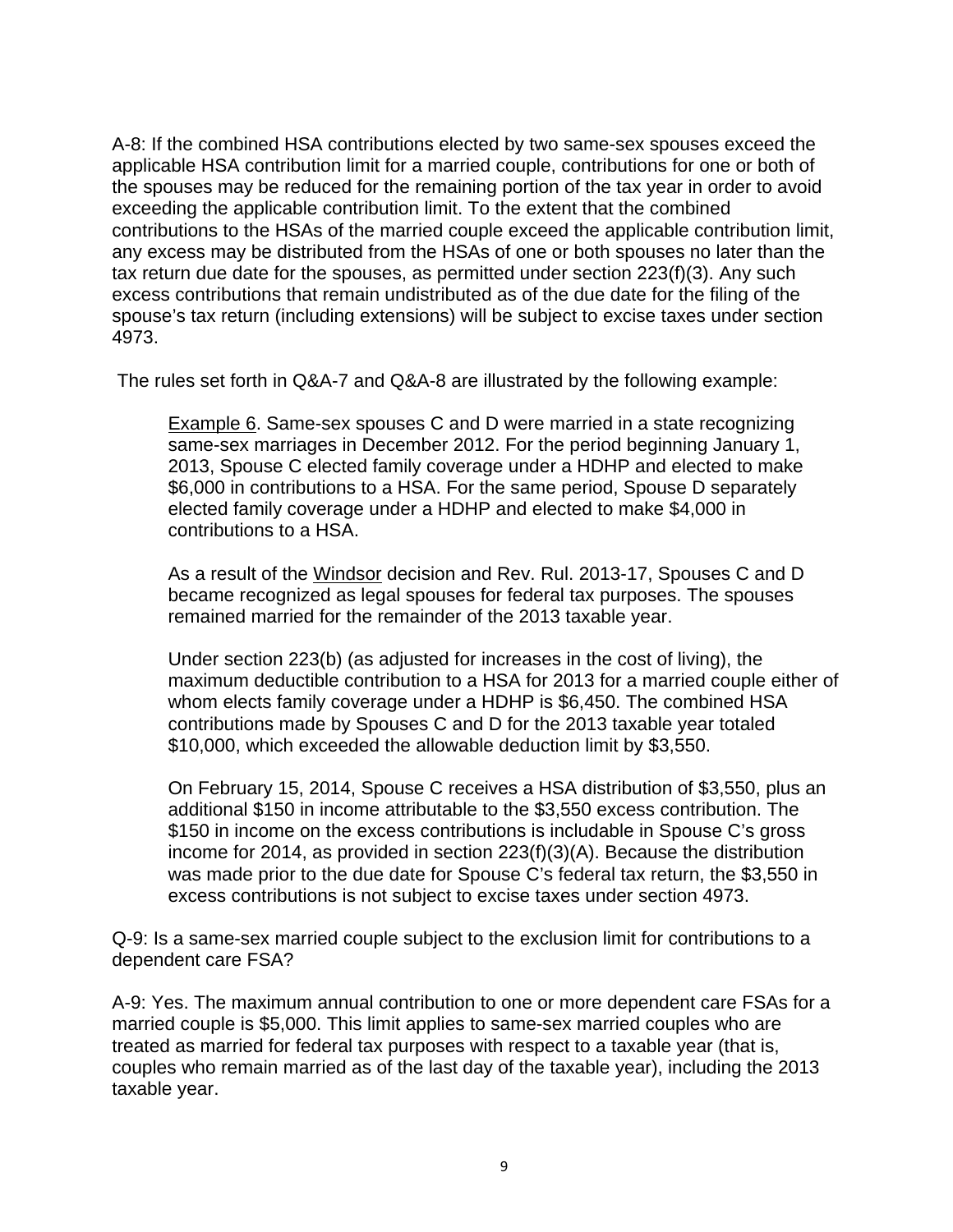Q-10: If each of the spouses in a same-sex married couple elected to make dependent care FSA contributions that, when combined, exceed the applicable exclusion limit for a married couple, how can the excess contribution be corrected?

A-10: If the combined dependent care FSA contributions elected by the same-sex spouses exceed the applicable contribution limit for a married couple, contributions for one or both of the spouses may be reduced for the remaining portion of the tax year in order to avoid exceeding the applicable contribution limit. To the extent that the combined contributions to the dependent care FSAs of the married couple exceed the applicable contribution limit, the amount of excess contributions will be includable in the spouses' gross income as provided in section 129(a)(2)(B).

The rules set forth in Q&A-9 and Q&A-10 are illustrated by the following example:

Example 7. Same-sex spouses E and F were married throughout 2013. For the period beginning January 1, 2013, Spouse E elected to make contributions to a dependent care FSA in the amount of \$5,000. For the same period, Spouse F separately elected to make contributions to a dependent care FSA in the amount of \$2,500.

As a result of the Windsor decision and Rev. Rul. 2013-17, Spouses E and F became recognized as legal spouses for federal tax purposes.

On November 1, 2013, Spouse E made a change in status election under the cafeteria plan electing to cease all dependent care FSA contributions for the remainder of the year. By December 31, 2013, the total amount of dependent care FSA contributions made by Spouse E was \$4,000.

Spouses E and F filed separate returns for the 2013 taxable year. Under section 129(b)(2)(A), the maximum exclusion relating to a dependent care assistance program is \$2,500 in the case of a separate return by a married individual. Spouse F is permitted to claim the full \$2,500 exclusion for contributions to Spouse F's dependent care FSA.

Spouse E made contributions to a dependent care FSA in the amount of \$4,000, which exceeds the applicable exclusion limit by \$1,500. Spouse E must include this \$1,500 excess contribution in gross income. The amount of the excess contribution will remain credited to the FSA to reimburse allowable claims in accordance with plan terms (or be forfeited to the extent that allowable claims are not submitted).

### IV. WRITTEN PLAN AMENDMENT

A cafeteria plan containing written terms permitting a change in election upon a change in legal marital status generally is not required to be amended to permit a change in